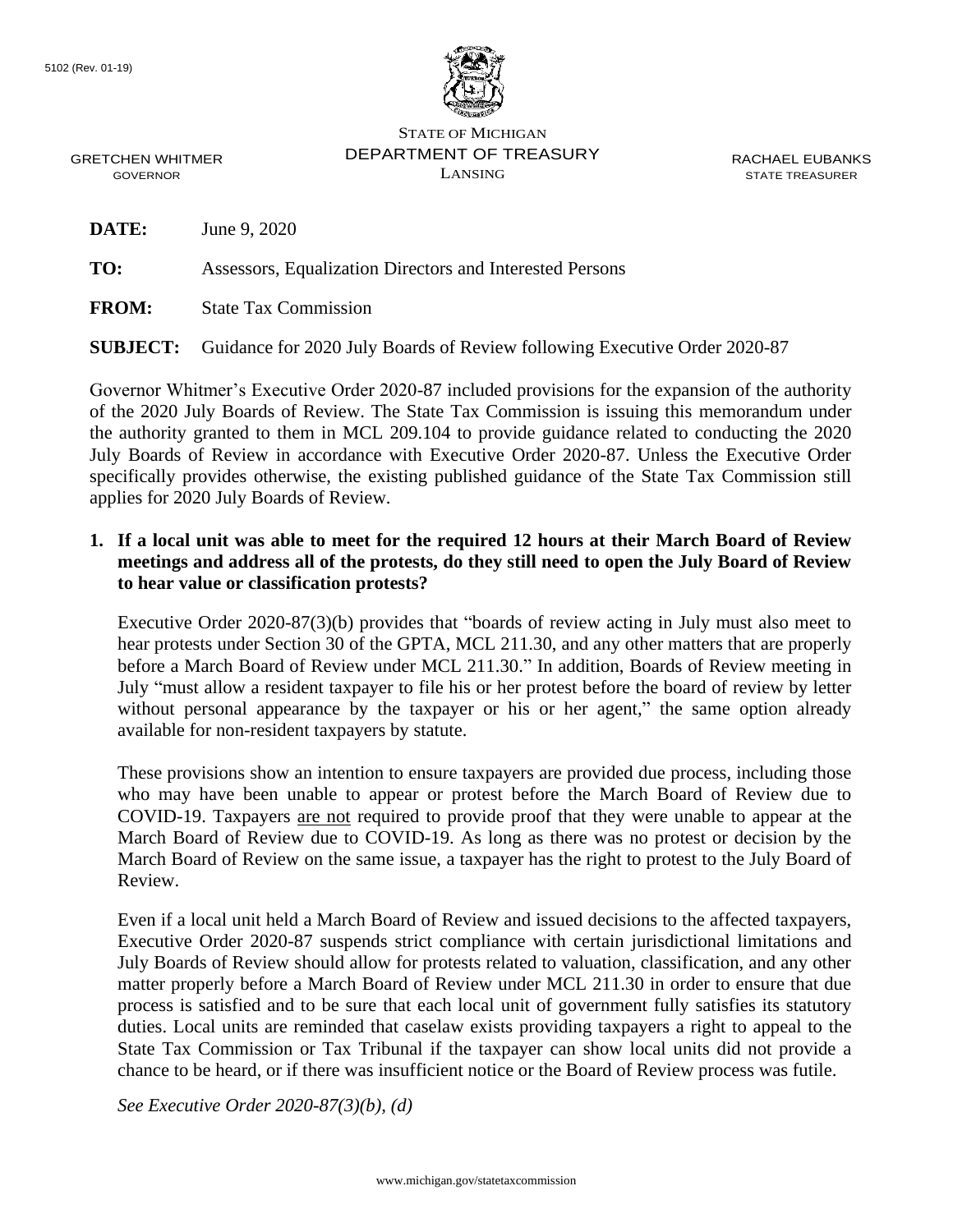## Page 2

## **2. Do local units need to open the July Boards of Review for all new protests?**

Yes. Pursuant to Executive Order 2020-87 the July Board of Review must hear protests related to matters that would have otherwise been heard by the March Board of Review; this is not an opportunity "for a rehearing or reconsideration by a July Board of Review of a protest, request, or other property tax matter that was previously denied by a March Board of Review." Additionally, the July Board of Review must hear protests that the 2020 March Board of Review was unable to act on.

If the July Board of Review has no regular business under MCL 211.53b, locals units should still hold a July Board of Review for appeals provided by the Executive Order (i.e. appeals that could have been heard in March) in order to provide due process and to ensure that each local unit is "able to complete the duties" of the March Board of Review. Again, local units are reminded that caselaw requires taxpayers be given notice and an opportunity to be heard and if these requirements are shown to not have been met, the taxpayer may still be provided an opportunity to appeal to the State Tax Commission or Tax Tribunal.

*See Executive Order 2020-87(3)(a), (b), (d)*

## **3. If a taxpayer protested to the March Board of Review and a decision was issued by the March Board of Review, can the taxpayer appeal to the July Board of Review?**

No. If the March Board of Review issued a decision for a parcel of property then that decision must be appealed to the Michigan Tax Tribunal (or to the State Tax Commission if the appeal is related to classification). That same taxpayer cannot file a second protest to the July Board of Review if there was a protest and decision by the March Board of Review on the same issue. The July Board of Review has no authority to reconsider a determination made by the March Board of Review.

*See Executive Order 2020-87(3)(b), (d), (f)*

#### **4. What tax years are within the jurisdiction of the July Boards of Review under the Executive Order?**

Under the Executive Order, the July Boards of Review are granted the same authority as the 2020 March Board of Review. July Boards of Review acting under MCL 211.30 would have authority to make changes for the 2020 tax year only. **As a reminder, July Boards of Review are to consider the valuation and status of any property under appeal as of "tax day" which is December 31, 2019, when making their decisions.**

The July Boards of Review may also need to hear appeals of qualified errors and other matters allowed under MCL 211.53b. MCL 211.53b gives the Board authority to consider prior tax years. July Boards of Review are reminded to pay specific attention to the type of protest before them and to only act on those years for which they have authority. It is recommended that July Board of Review members review the information available under the "Board of Review Information" heading on the State Tax Commission's website at [https://www.michigan.gov/statetaxcommission.](https://www.michigan.gov/statetaxcommission)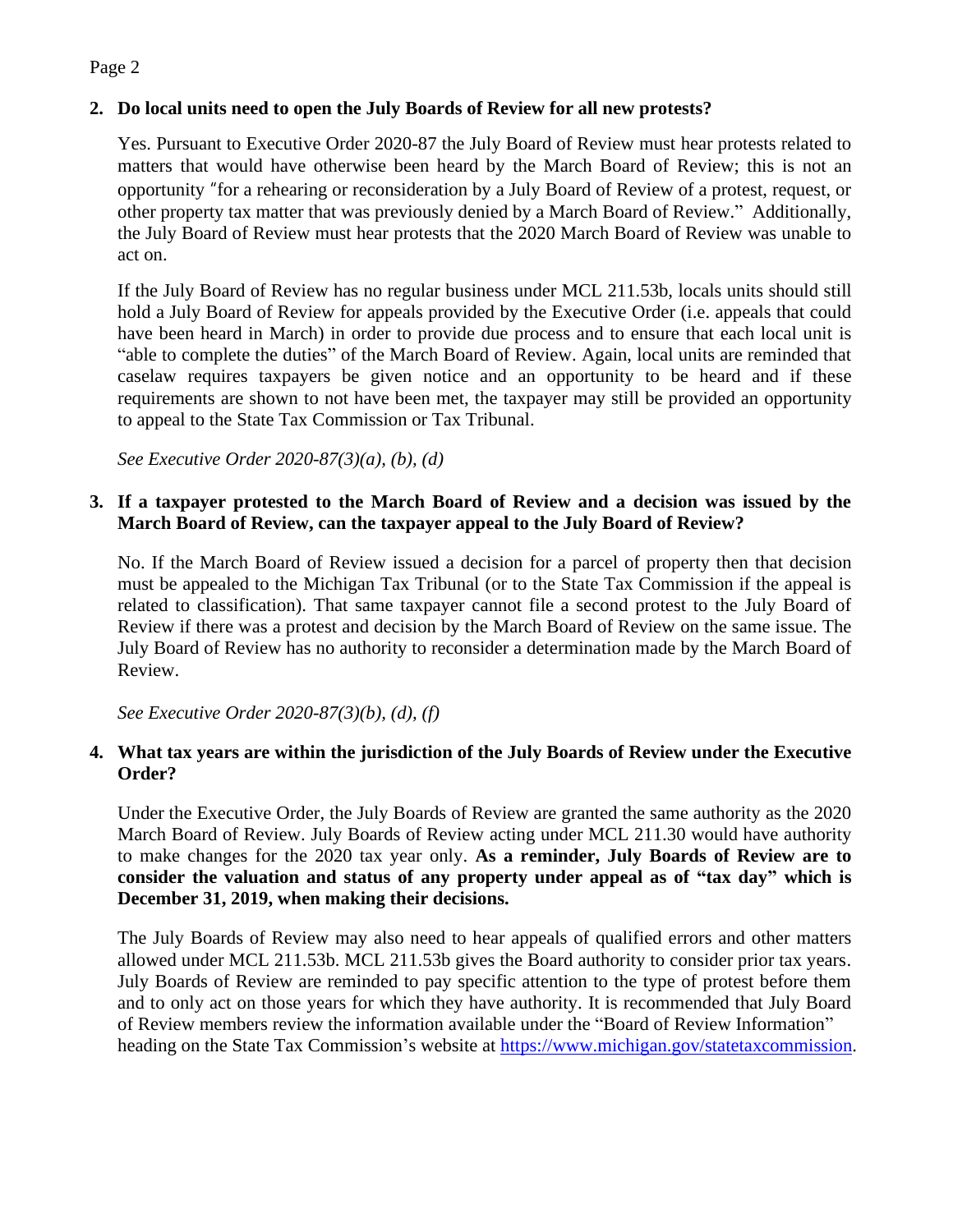# Page 3

### **5. Are local units required to send out new assessment notices to taxpayers prior to the July Board of Review?**

No. Executive Order 2020-87 does not require the re-issuance of assessment notices.

### **6. Is a new Form 2691 (L-4037), St***ate Tax Commission Assessment Roll Certification***, required to be prepared and signed by the assessor and the July Board of Review?**

No. The L-4037, which certifies the 2020 assessment roll, is not to be revised or resubmitted, and no new L-4037 is required following the July Board of Review.

Further, the assessor should not be preparing a "new" 2020 assessment roll prior to the July Board of Review.

## **7. Are the notice requirements for the July Board of Review the same as for the March Board of Review?**

No. There are no specific notice requirements for the July Boards of Review, but public bodies must always post meeting notices in accordance with the Open Meetings Act.

Local units will be required to provide notice of the 2020 July Board of Review under the provisions of the Open Meetings Act. The Executive Order states that boards of review meeting in July to hear protests must provide notice in the manner required under the Open Meetings Act, MCL 15.261 *et seq*., as modified by any applicable executive order that the time notice is required. The provision of such notice satisfies the minimum requirements of due process. Further information regarding the Open Meetings Act is available in the *Open Meetings Act Handbook* prepared by the Michigan Department of Attorney General. The Handbook is available online at [www.michigan.gov/ag.](http://www.michigan.gov/ag)

*See Executive Order 2020-87(6)*

#### **8. Do taxpayers have to protest at an "assessor review" before protesting to the July Board of Review under the Executive Order?**

No. While MCL 211.107(1) allows a city or township charter to establish procedures that require protests to first be heard by the assessor or other agency of the city or township (commonly referred to as "assessor review"), the Executive Order does not contain this requirement and also does not require that an additional "assessor review" meeting be held. For those local units that have an "assessor review" taxpayers do not have to appear at the previously scheduled "assessor review" to be able to protest to the July Board of Review.

The Executive Order specifically states that to the extent the Order creates a conflict with any deadline or other requirement set by a local unit of government's charter or ordinances, the contents of the Executive Order controls.

*See Executive Order 2020-87(5)*

## **9. Can taxpayers protest to the July Boards of Review by letter?**

Yes. MCL 211.30 already provides that non-resident taxpayers may protest by letter. The Executive Order states that *resident taxpayers* must also be allowed to file a protest to the July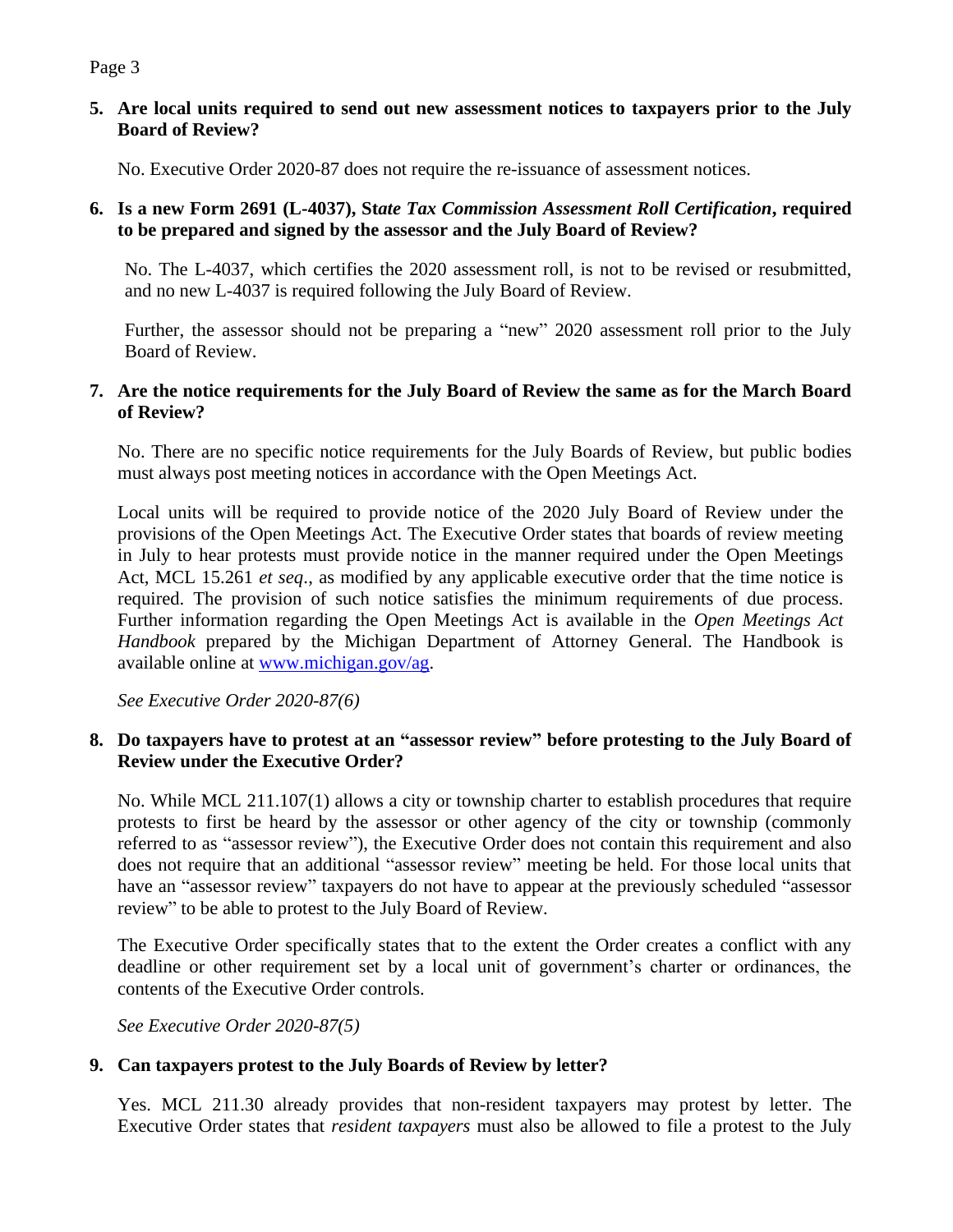#### Page 4

Board of Review by letter without a personal appearance by the taxpayer or an agent. The local unit does not have to adopt an ordinance or resolution to allow resident taxpayers to protest by letter, as this is already provided for and required by the Executive Order, which is controlling.

*See Executive Order 2020-87(3)(c), (5)*

# **10. Can a taxpayer who missed the February 20, 2020 deadline for filing Form 5278 or Form 5076 and who did not late file directly to the March Board of Review file a protest to the July Board of Review?**

Yes. P.A. 261-264 of 2017 changed the appeal procedure for both the Small Business Taxpayer Exemption and the Eligible Manufacturing Personal Property Exemption. Taxpayers who missed the February 20, 2020 filing deadline for either exemption could file a late application directly with the March Board of Review. Executive Order 2020-87 extends March Board of Review authority to the July Board of Review. This means that Form 5278 and 5076 can be late filed with the July Board of Review. The July Board of Review should grant the exemption as long as the taxpayer otherwise qualifies for the exemption. Assessors and boards of review are reminded that the request for the exemption must be initiated by the taxpayer.

*See Executive Order 2020-87(3)(b)*

## **11. What are the requirements for the number of hours the July Boards of Review must be in session, taking appointments, and conducting the meetings virtually?**

Unlike the March Boards of Review, there are no specific statutory requirements regarding the number of hours that a July Board of Review must meet. The hours for meetings held in July may be established by the Board of Review.

Because the authority for July Boards of Review is expanded beyond just matters under MCL 211.53b for the 2020 tax year, July Boards of Review may need to remain open longer than in prior years to ensure all protests can be heard. It is recommended that local units schedule appointments before the July Board of Review to ensure all taxpayers wishing to protest can be heard. To ensure all persons wishing to protest have an opportunity to appear and be heard, July Boards of Review should consider holding some in-sessions hours after 5pm.

The ability to conduct virtual meetings of the July Boards of Review will depend on whether there is an Executive Order in place at the time of the conducting of the meetings that allows for virtual meetings under the Open Meetings Act. Executive Order 2020-75 addresses the Open Meetings Act and is currently set to expire on June 30, 2020. For up-to-date resources regarding COVID-19 information for local governments and school districts please visit [https://www.michigan.gov/treasury/0,4679,7-121-1751\\_98769---,00.html](https://www.michigan.gov/treasury/0,4679,7-121-1751_98769---,00.html)

## **12. What is the deadline for issuing decisions following the July Board of Review?**

Local units must issue decisions on any protests before the July Board of Review under the Executive Order by September 1, 2020.